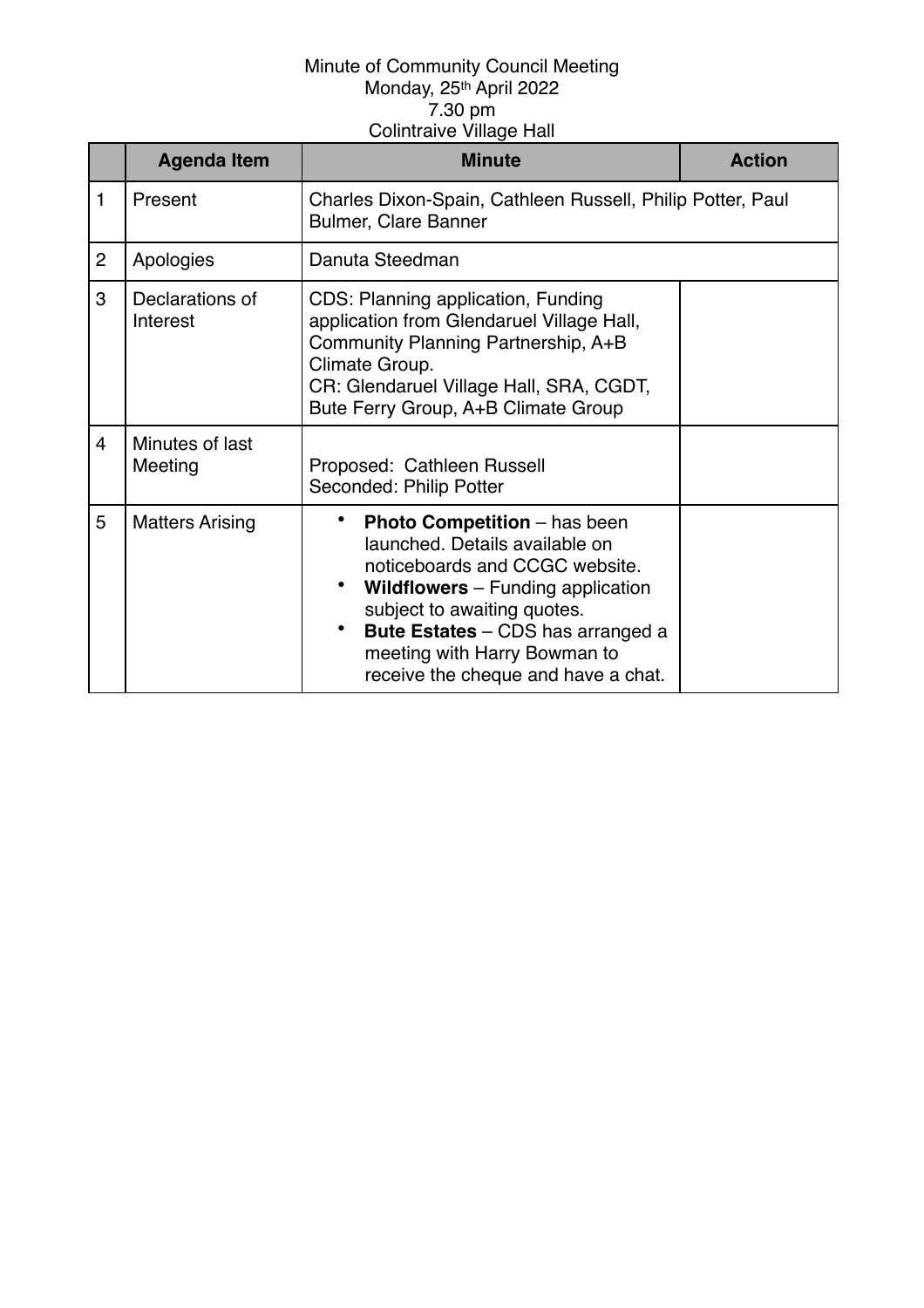|   | <b>Agenda Item</b> | <b>Minute</b>                                                                                                                                                                                                                                                                                                                                                                                                                                                                                                                                    | <b>Action</b> |
|---|--------------------|--------------------------------------------------------------------------------------------------------------------------------------------------------------------------------------------------------------------------------------------------------------------------------------------------------------------------------------------------------------------------------------------------------------------------------------------------------------------------------------------------------------------------------------------------|---------------|
| 6 | Police Update      | <b>Community Council Debrief</b><br>Location & Beat: ColGlen LB50<br><b>Officer Reporting: PS Donald MacIver</b><br>Date of brief 25/04/22                                                                                                                                                                                                                                                                                                                                                                                                       |               |
|   |                    | No. of Incidents reported (Since last<br>meeting)<br>Dates between 04/04/22 and 25/04/22 there<br>have been 3 incidents actioned to police<br>relevant to the area.                                                                                                                                                                                                                                                                                                                                                                              |               |
|   |                    | No. of Crime Reports generated<br>(Since last meeting)<br>1 x theft from caravan<br>1 x neighbour dispute<br>1 x assist member of the public $-$ vehicle<br>breakdown                                                                                                                                                                                                                                                                                                                                                                            |               |
|   |                    | <b>Breakdown of Crime Reports</b><br>(i.e. 1 x Assault)<br>1 x theft – enquiries still being carried out<br>into offence.                                                                                                                                                                                                                                                                                                                                                                                                                        |               |
|   |                    | <b>Information Appeals</b><br>Appeals will continue to be placed in the<br>local paper.<br>Information sought regarding above theft<br>which took place between 01 <sup>st</sup> and 05 <sup>th</sup> of<br>April at Caravan Park in Lephichapel/<br>Strathlachlan                                                                                                                                                                                                                                                                               |               |
|   |                    | <b>Current Initiatives</b><br>N/A                                                                                                                                                                                                                                                                                                                                                                                                                                                                                                                |               |
|   |                    | <b>Previous Meeting Response</b><br>Further to my previous update regarding<br>CalMac potentially reducing ferry services<br>between Colintraive and Rhubodach. I have<br>spoken to Tommy Gore the Operations<br>Manager for the Clyde section of CalMac.<br>He has stated that this proposal is in the<br>initial stages and would need to go through<br>a number of consultations including Council<br>consultations and if it were to be<br>implemented this would not be for some<br>time.<br>In relation to police access to the island, he |               |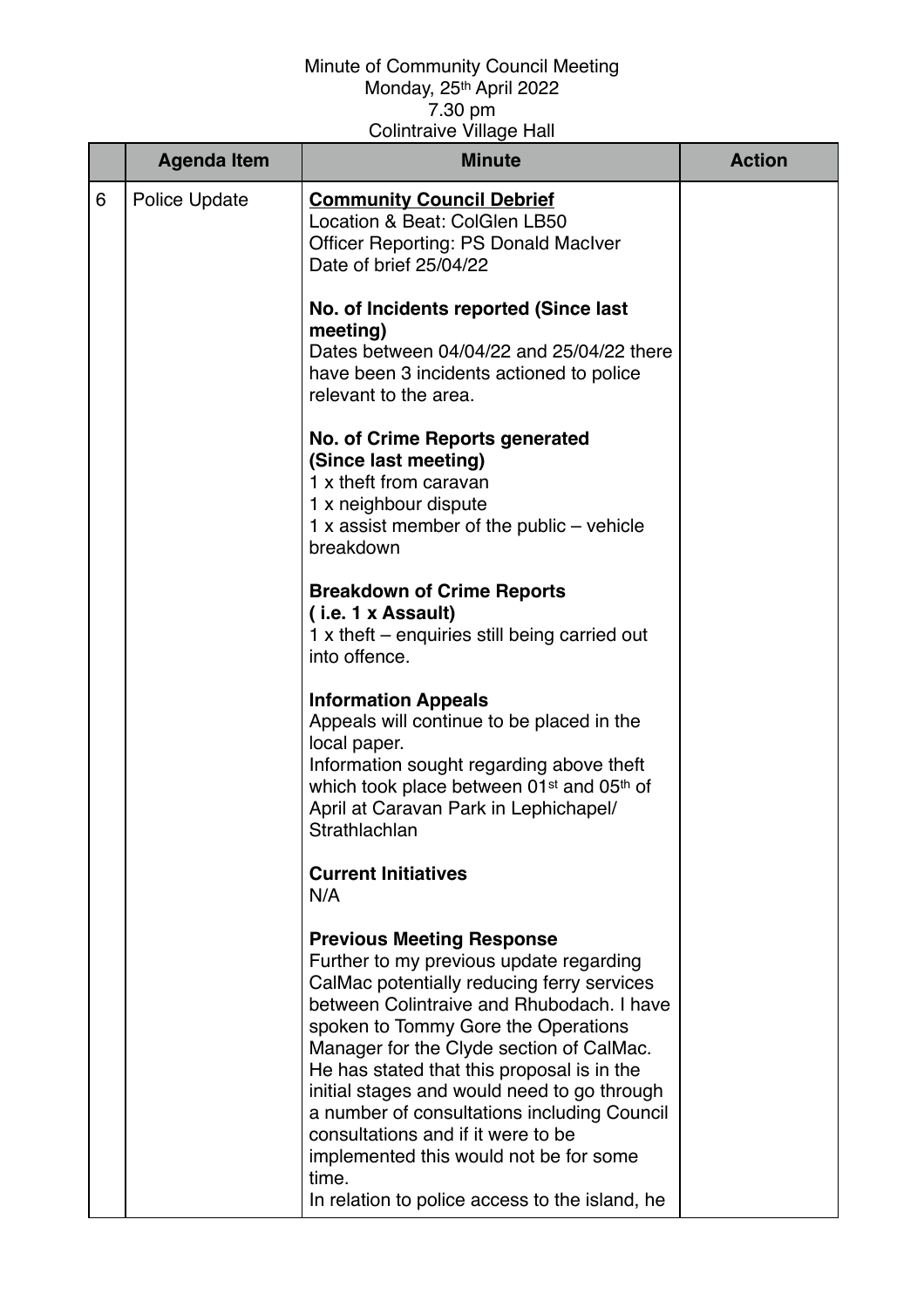|                | <b>Agenda Item</b>         | <b>Minute</b>                                                                                                                                                                                                                                                                                                                                                                                                                                                             | <b>Action</b> |
|----------------|----------------------------|---------------------------------------------------------------------------------------------------------------------------------------------------------------------------------------------------------------------------------------------------------------------------------------------------------------------------------------------------------------------------------------------------------------------------------------------------------------------------|---------------|
|                |                            | Stated that although services may not run<br>to the previous timetable, the crew would<br>remain on the ferry and if emergency<br>services needed on or off the ferry then this<br>would be accommodated. This would be<br>written into any agreement of new<br>procedures.                                                                                                                                                                                               |               |
|                |                            | <b>Questions &amp; Issues Raised</b><br>N/A                                                                                                                                                                                                                                                                                                                                                                                                                               |               |
|                |                            | <b>CGCC Notes following Police Update:</b><br>No questions/issues to raise.<br>Noted that we are due to receive posters/<br>leaflets on dog worrying and scams in the<br>next week or so, which we will place on<br>notice boards and in relevant community<br>spaces.                                                                                                                                                                                                    |               |
|                |                            | <b>CR</b> continues to receive Rural Watch<br>updates and shares on the local Facebook<br>pages.                                                                                                                                                                                                                                                                                                                                                                          |               |
| $\overline{7}$ | <b>Councillor's Report</b> | <u>A886 lights.</u>                                                                                                                                                                                                                                                                                                                                                                                                                                                       |               |
|                |                            | Reply from Roads on 13 April, "Discussion<br>are ongoing between ABC Legal and the<br>landowner with regards to recharge to the<br>landowner. Tender return has been<br>appraised and is ready for award, subject to<br>payment mechanism being agreed with<br>landowner. Tender acceptance period has<br>been extended with the Contractor. Our<br>Legal Services team have been instructed<br>to continue to encourage further dialogue<br>with landowner to progress." |               |
|                |                            | <b>B866 coast road</b>                                                                                                                                                                                                                                                                                                                                                                                                                                                    |               |
|                |                            | Latest excuse from Roads on 13 April,<br>"These works have been delayed, as the<br>Roadmaster is currently in Oban<br>undergoing its annual overhaul. We expect<br>it to be another 2 weeks before it is back in<br>the area."                                                                                                                                                                                                                                            |               |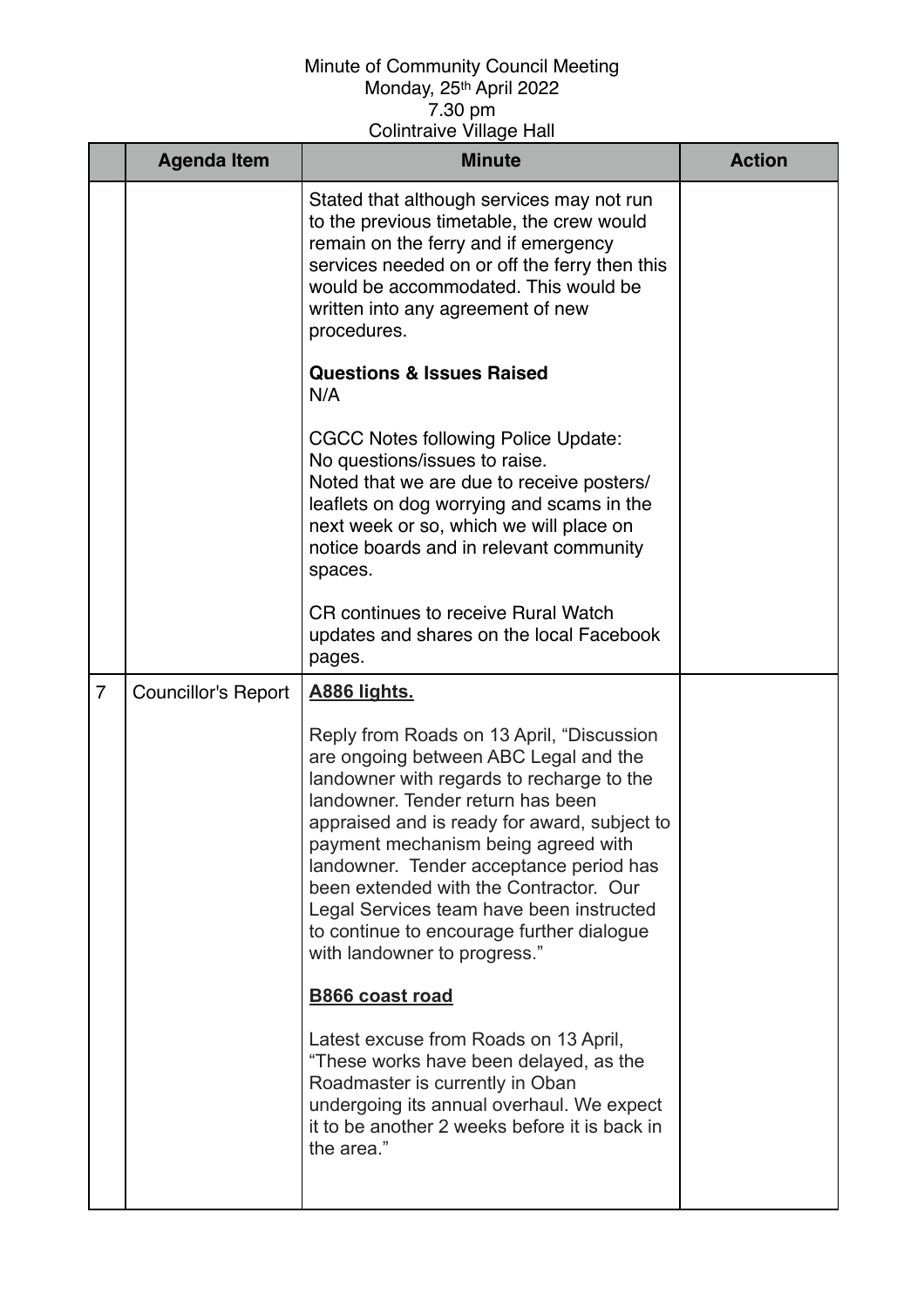|                | <b>Agenda Item</b>                  | <b>Minute</b>                                                                                                                                                                                                                                                                                                                                                                                                                                                                                                                                                                                                                                                                                                                                                                                                                                                                                                                                               | <b>Action</b>                                              |
|----------------|-------------------------------------|-------------------------------------------------------------------------------------------------------------------------------------------------------------------------------------------------------------------------------------------------------------------------------------------------------------------------------------------------------------------------------------------------------------------------------------------------------------------------------------------------------------------------------------------------------------------------------------------------------------------------------------------------------------------------------------------------------------------------------------------------------------------------------------------------------------------------------------------------------------------------------------------------------------------------------------------------------------|------------------------------------------------------------|
|                |                                     | <b>Flooding at Kinlochruel/Ardchuple</b>                                                                                                                                                                                                                                                                                                                                                                                                                                                                                                                                                                                                                                                                                                                                                                                                                                                                                                                    |                                                            |
|                |                                     | Roads response, "There is no change in the<br>status of these works. We will provide an<br>update at the end of April."                                                                                                                                                                                                                                                                                                                                                                                                                                                                                                                                                                                                                                                                                                                                                                                                                                     |                                                            |
|                |                                     | Road at Loch Tarsan. Works complete.                                                                                                                                                                                                                                                                                                                                                                                                                                                                                                                                                                                                                                                                                                                                                                                                                                                                                                                        |                                                            |
|                |                                     | Speed/volume traffic surveys.                                                                                                                                                                                                                                                                                                                                                                                                                                                                                                                                                                                                                                                                                                                                                                                                                                                                                                                               |                                                            |
|                |                                     | Neither of the surveys which had been<br>promised for the end of March were carried<br>out. The equipment was being used in<br>Helensburgh. It is now back in Cowal.<br>Roads "anticipate" completion of these<br>surveys by the end of May.                                                                                                                                                                                                                                                                                                                                                                                                                                                                                                                                                                                                                                                                                                                |                                                            |
| $\overline{7}$ | Defibrillators for<br>our Community | Last meeting we asked CR to speak with<br>the Resilience Group re: defibs, however as<br>DM has stood down and DS is unwell, this<br>has not happened.<br>CR did have a conversation with Guy<br>Craven who shared what type of defibs both<br>ABC and CalMac use. They are more<br>expensive to begin with but have cheaper<br>maintenance in the long run. Guy could also<br>provide the training, we would just have to<br>cover his travel expenses.<br>Capital cost of these defibs approx. £1,100<br>inc VAT. Would also require a heated box<br>approx £400. This would be an option to<br>assist community assets put in a defib with<br>no third party funding e.g. St Johns<br>Ambulance.<br>Guy is also a good contact for outdoor first<br>aid training, child and adult.<br>There is a project coordinator role here, to<br>get this off the ground.<br>What is the resilience group? A subset of<br>CC focusing on resilience. PB to join CR. | CR to ask if<br>these kits come<br>with pediatric<br>pads. |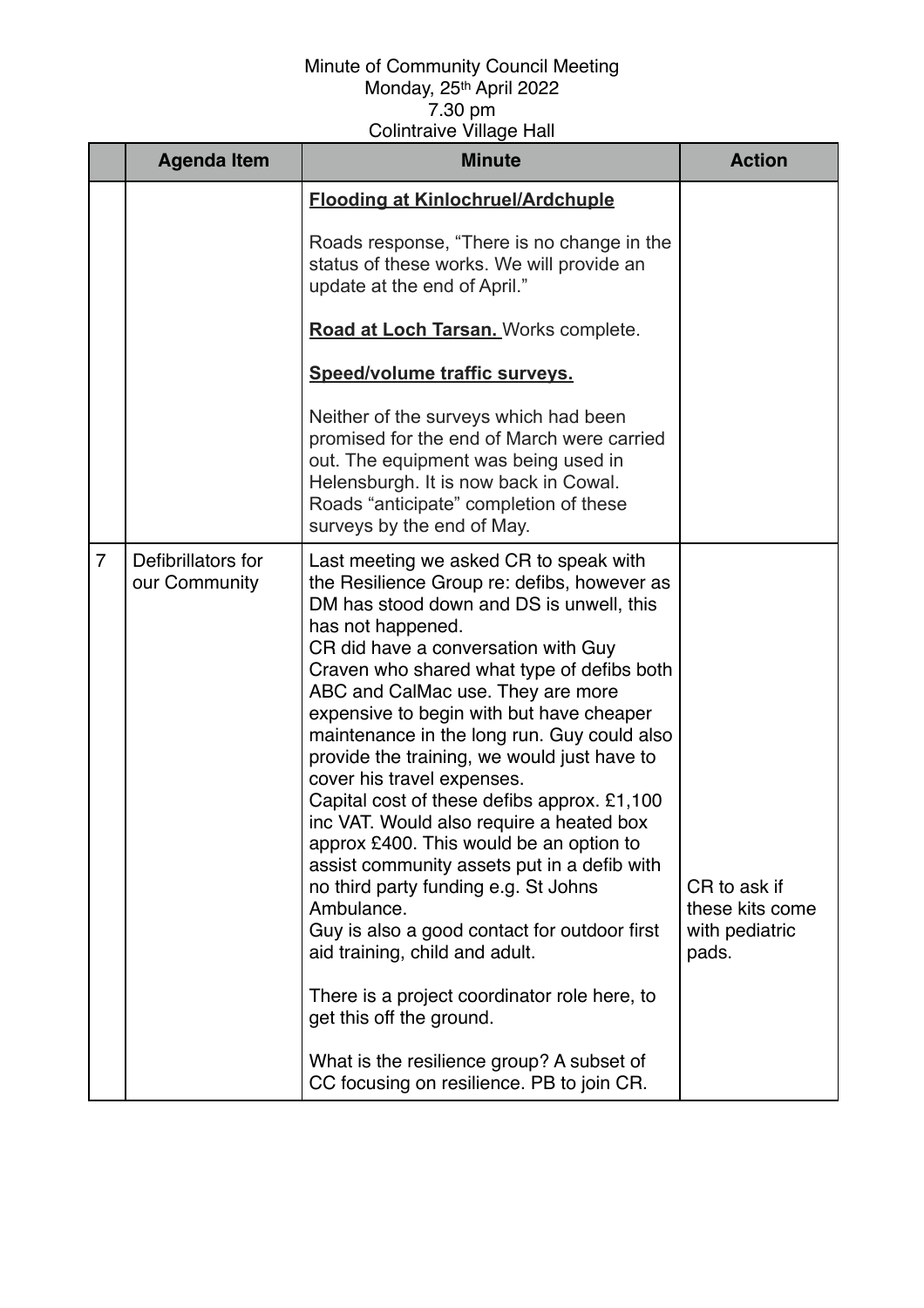|   | <b>Agenda Item</b>     | <b>Minute</b>                                                                                                                                                                                                                                                                                                                                                                                                                                                                                                                                                                                                                           | <b>Action</b>                                                                                                                         |
|---|------------------------|-----------------------------------------------------------------------------------------------------------------------------------------------------------------------------------------------------------------------------------------------------------------------------------------------------------------------------------------------------------------------------------------------------------------------------------------------------------------------------------------------------------------------------------------------------------------------------------------------------------------------------------------|---------------------------------------------------------------------------------------------------------------------------------------|
| 8 | <b>Achanelid Plans</b> | A proposal for the planting of approx. 2000<br>acres of woodland in the north end of<br>Glendaruel. CSDS spoke to the neighbours<br>closest to the area, received both positive<br>and negative feedback. As long as Tilhil<br>adhere to their plans, there are no<br>objections. Could provide huge economic<br>opportunities for the community.<br>There is concern that there are private<br>water supplies who may be affected. Noted<br>that planting cannot happen closer than<br>10am from the edge of a burn.<br>Tilhil have positive reputation in the area,<br>and their proposal seems sensitive to our<br>local archeology. | CSDS to write to<br><b>David Steele</b><br>summarizing the<br>views of<br>community<br>members closest<br>to the proposed<br>venture. |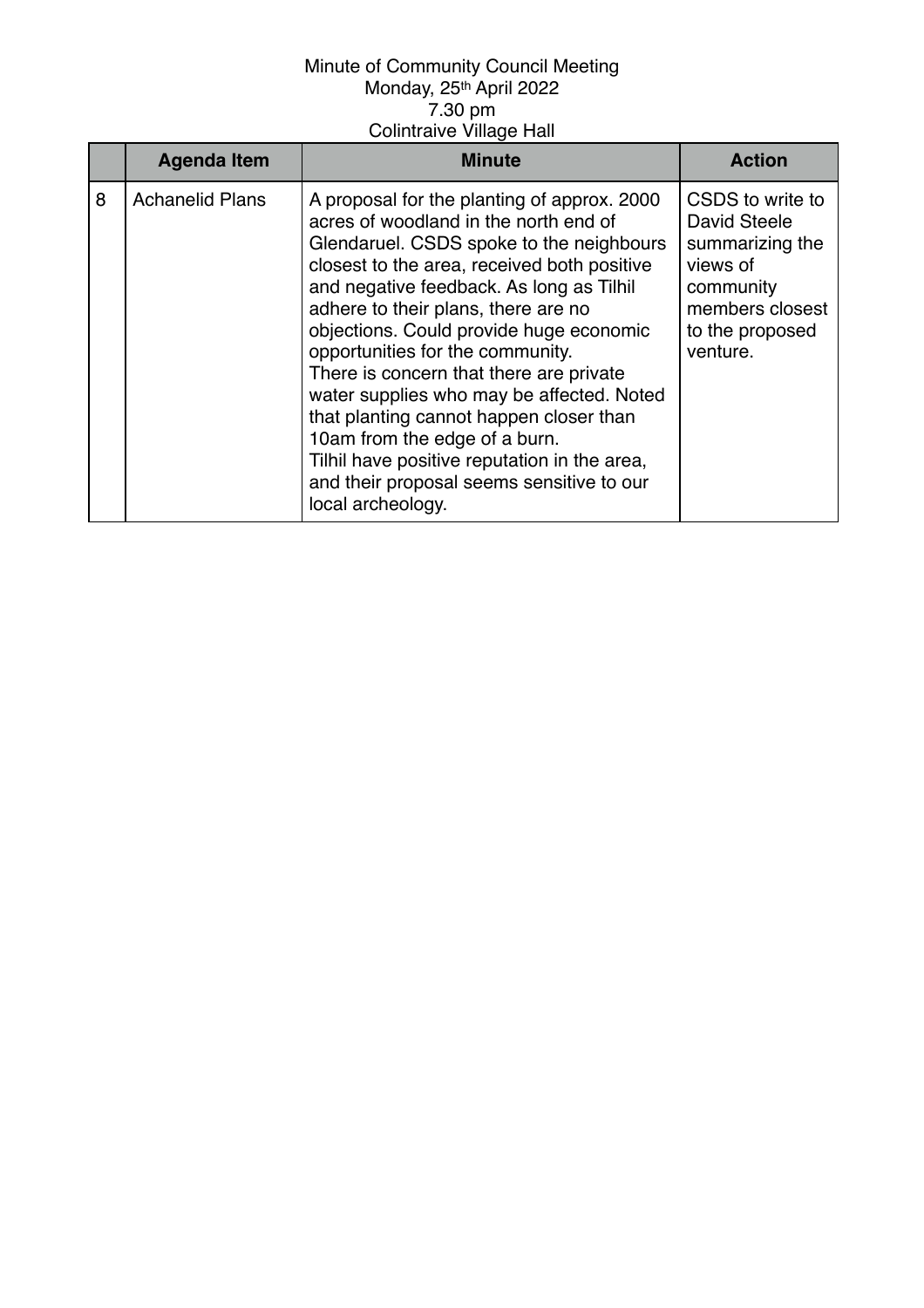|   | <b>Agenda Item</b>       | <b>Minute</b>                                                                                                                                                                                                                                                                                                                                                                                                                                                                                                                                                                                                                                                                                  | <b>Action</b> |
|---|--------------------------|------------------------------------------------------------------------------------------------------------------------------------------------------------------------------------------------------------------------------------------------------------------------------------------------------------------------------------------------------------------------------------------------------------------------------------------------------------------------------------------------------------------------------------------------------------------------------------------------------------------------------------------------------------------------------------------------|---------------|
| 9 | <b>Community Council</b> | <b>Financials</b><br>£15,846.64 in the account.<br>£1945 newsletter<br>£10,000 in grant monies.<br>Still holding £791.40 funding for GVH.<br>CC receive a comment from the floor<br>querying the CGCC finances. It is<br>requested the individual emails the CC with<br>their concerns to allow the CC to investigate<br>against the full accounts which are not<br>available at the meeting.<br><b>Funding Applications</b><br>Glendaruel Village Hall -<br>Recommendation is that GVH breaks<br>application down and sends in two<br>separate applications. One for the<br>hut and tap, and one for the<br>defibrillator only if required.<br>Correspondence<br><b>Bus Services in Cowal</b> |               |
|   |                          | Currently COVID spikes are<br>continuing to suppress patronage<br>levels and fares revenue on bus,<br>meanwhile the cost of fuel and<br>wages has increased. Furthermore,<br>whilst there was a very effective<br>campaign at national level to<br>dissuade the use of public transport,<br>there has not been a similar publicity<br>campaign or incentive scheme to<br>encourage bus use again.<br>The Pingo/ex Dial-a-Bus contract<br>has been expanded to cover some of<br>the service gaps, as a measure to<br>provide bus service to those areas<br>and routes that have marginal<br>passenger levels.                                                                                   |               |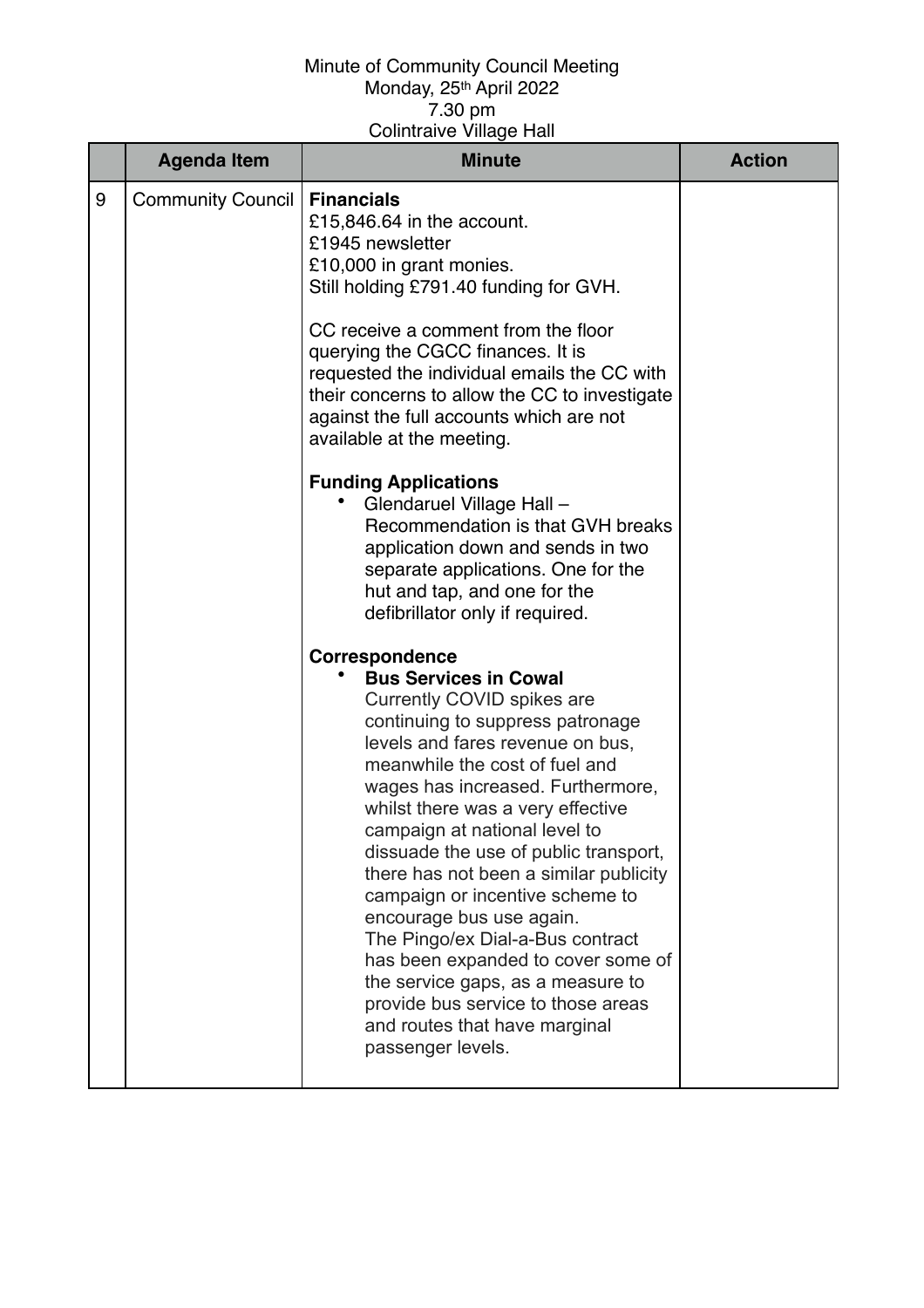| <b>Agenda Item</b> | <b>Minute</b>                                                                                                                                                                                                                                                                                                                                                                                                                                                                                                                                                                                                                                                                                                                                                                                                                                                                                                                                                                                                                                                                                                                                                                                                                                                                                                                                                                                                                                                        | <b>Action</b> |
|--------------------|----------------------------------------------------------------------------------------------------------------------------------------------------------------------------------------------------------------------------------------------------------------------------------------------------------------------------------------------------------------------------------------------------------------------------------------------------------------------------------------------------------------------------------------------------------------------------------------------------------------------------------------------------------------------------------------------------------------------------------------------------------------------------------------------------------------------------------------------------------------------------------------------------------------------------------------------------------------------------------------------------------------------------------------------------------------------------------------------------------------------------------------------------------------------------------------------------------------------------------------------------------------------------------------------------------------------------------------------------------------------------------------------------------------------------------------------------------------------|---------------|
|                    | As ever, if there are particular<br>journeys that that are identified, we<br>can investigate options for<br>reinstatement with the operator.<br>The splitting of the Dunoon to<br>Rothesay service was as a result of<br>requests from members<br>and the community to improve<br>reliability concerns caused by the<br>ferry connection from Rhubodach to<br>Colintraive. The new timetable,<br>coming into effect 25th March 2022,<br>does allow for 6 connecting journeys<br>from Dunoon to Rothesay and vice<br>versa, a significant improvement on<br>the previous offering. There is a<br>journey which takes over two hours,<br>but this is mid-afternoon journey that<br>takes school pupils from Kilmodan<br>Primary to Colintraive, lengthening<br>this particular journey over two<br>hours.<br>The buses used on all routes should<br>be heated, and have separate saloon<br>heating systems. Because of this it<br>may not be immediately noticeable to<br>the driver that the saloon is too cold.<br>If there is a report of an unheated<br>bus we would encourage that this is<br>reported to West Coast Motors in the<br>first instance.<br>• Area Convener: Argyll and Bute<br>Children's Hearings Scotland are<br>looking for a volunteer Area<br>Convener to provide local leadership<br>for their Area Support Team in A&B.<br>Closing Date 05/05/22<br>For more info visit<br>www.chscotland.gov.uk or email<br>Catherine.goodfellow@chs.gov.uk |               |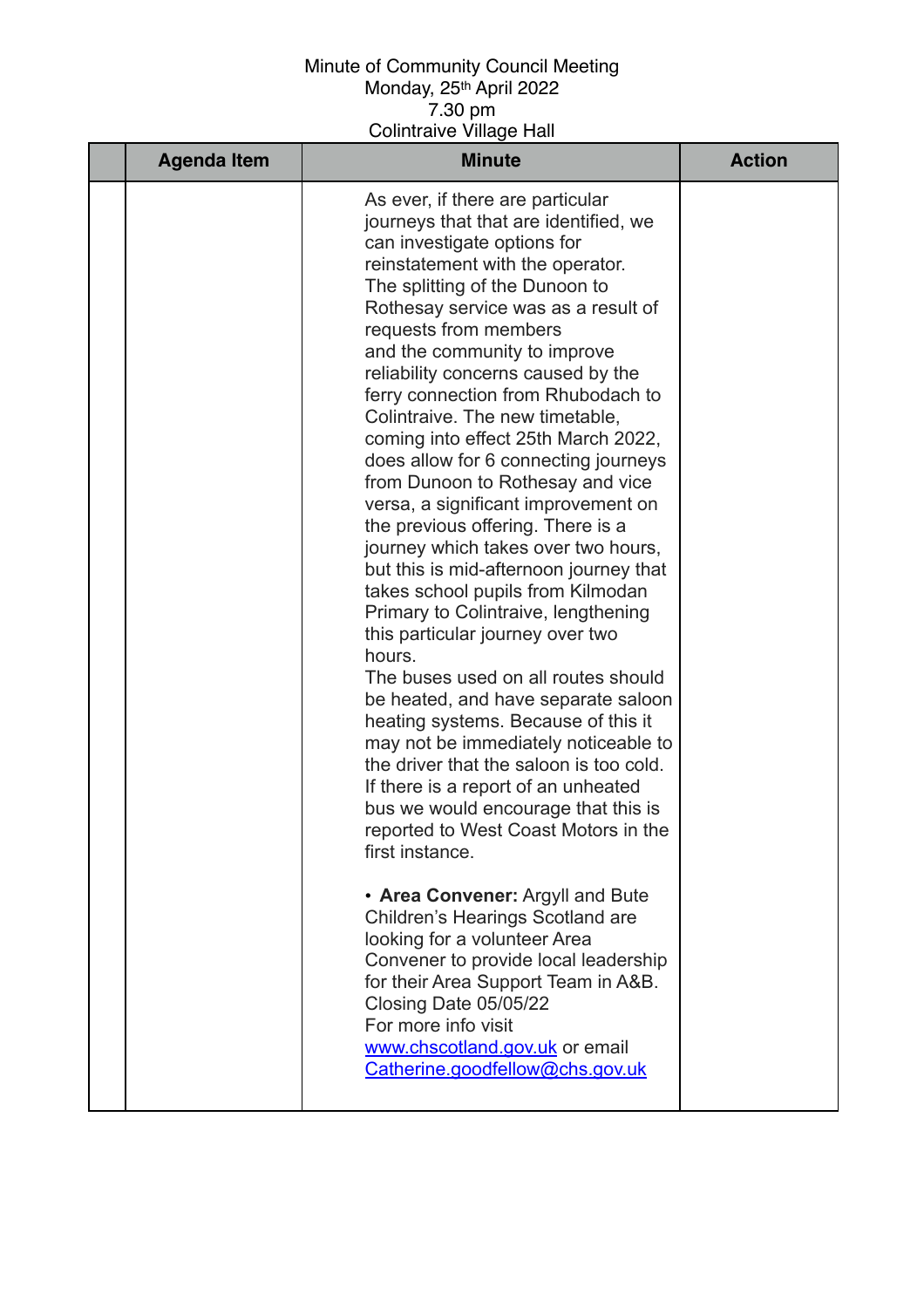|    | <b>Agenda Item</b>                 | <b>Minute</b>                                                                                                                                                                                                                                                                                                                                                                                                                                                                                                                                                                                                                                                                    | <b>Action</b> |
|----|------------------------------------|----------------------------------------------------------------------------------------------------------------------------------------------------------------------------------------------------------------------------------------------------------------------------------------------------------------------------------------------------------------------------------------------------------------------------------------------------------------------------------------------------------------------------------------------------------------------------------------------------------------------------------------------------------------------------------|---------------|
| 10 | <b>Development Trust</b><br>Update | Have got the vending machines in storage,<br>as our original venue is no longer available.<br>Looking to fundraise to build a shed<br>structure to house the machine.<br>Polytunnel has arrived but has not yet been<br>erected.<br>Consultation Day took place 21/04. Approx.<br>50 people turned up, lots of great<br>consultation happened at the different<br>stalls. Received donations of £222.25 for<br>CGDT and £75 for Ukraine. A report will be<br>drawn up following the days findings.<br>Regarding Newsletters – this appears to be<br>the best way to get news to our community.<br>Subgroup of the CGCC to be created to<br>relaunch the newsletter - CR/CB/CSDS. |               |
| 11 | <b>Argyll Rally Update</b>         | Last 2 Rally meetings have been held at the<br>same time as our CC meets, so not further<br>updates.<br>2 Glendaruel residents are creating<br>designated spectator spaces for both Friday<br>and Saturday.<br>Collected suggestions at the DT day on<br>how we can gain community benefit from<br>the Rally.<br>Noted that Chris Woodhouse said that they<br>reached agreement with a Cowal forestry<br>company regarding a carbon offset which<br>would more than compensate for<br>the carbon generated by the Rally<br>Next meeting is before our CC meeting -<br>CSDS will report back.                                                                                     |               |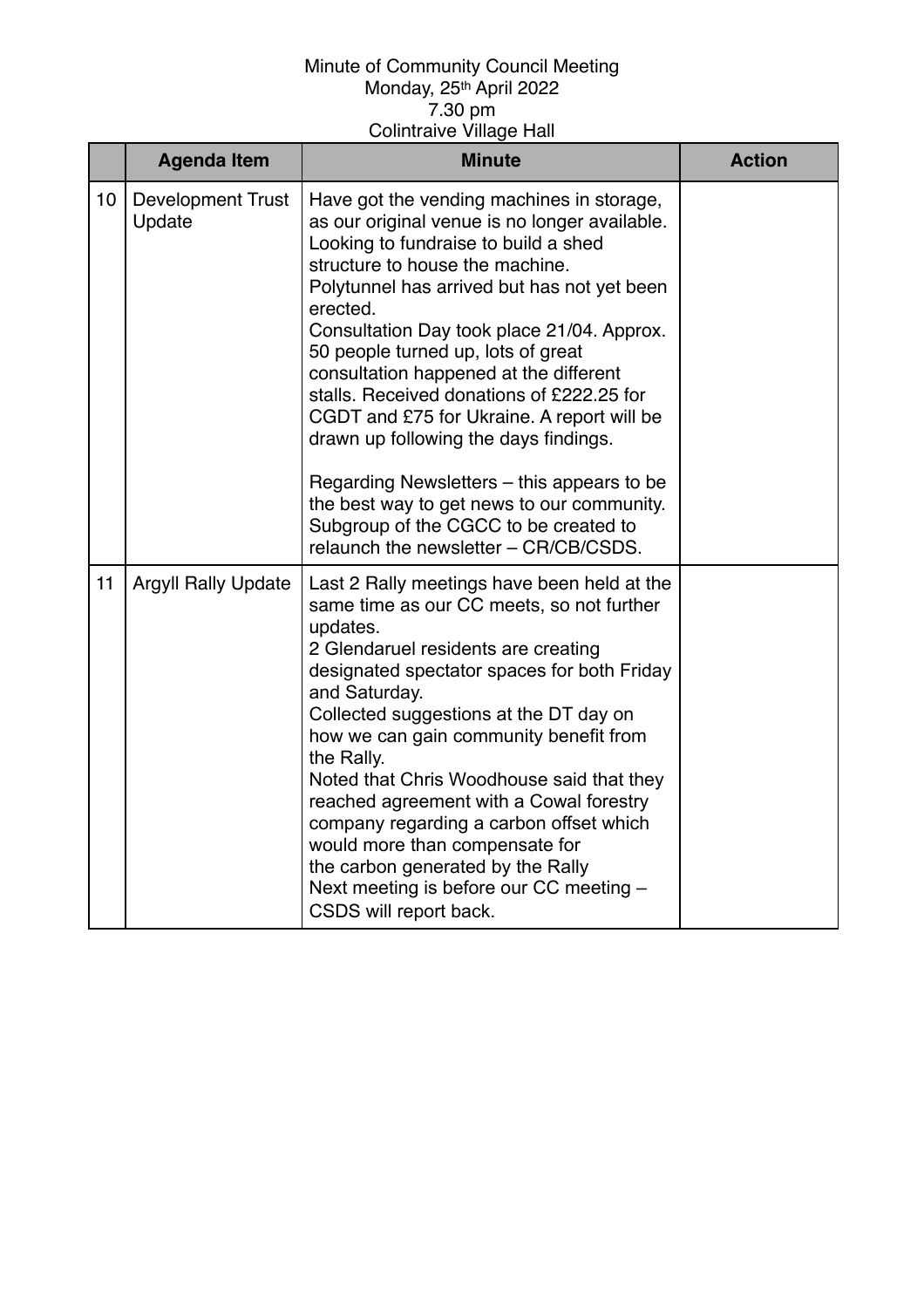|    | <b>Agenda Item</b> | <b>Minute</b>                                                                                                                                                                                                                                                                                                                                                                                                                                                                                                                                                                                                                                                                                                                                                                                                                                                                                                                                                                                                                                                                                                                                                                                                                                                                                       | <b>Action</b> |
|----|--------------------|-----------------------------------------------------------------------------------------------------------------------------------------------------------------------------------------------------------------------------------------------------------------------------------------------------------------------------------------------------------------------------------------------------------------------------------------------------------------------------------------------------------------------------------------------------------------------------------------------------------------------------------------------------------------------------------------------------------------------------------------------------------------------------------------------------------------------------------------------------------------------------------------------------------------------------------------------------------------------------------------------------------------------------------------------------------------------------------------------------------------------------------------------------------------------------------------------------------------------------------------------------------------------------------------------------|---------------|
| 12 | Planning           | Regarding a planning application noted at<br>our last meeting:<br>Reference: 22/00372/PNTEL<br>Proposal: Installation of 25 metre high steel<br>lattice tower and associated ancillary works<br>Location: Ardtaraig Forest, Near Eas Mor<br>(Off The B836), Colintraive, Argyll And Bute<br>Applicant: Hutchison 3G UK Ltd, Star<br>House, 20 Grenfell Road, Maidenhead,<br>Berkshire, SL6 1EH<br>Development Type: G_C67 -<br><b>Telecommunications GPDO</b><br>Grid Ref: 204628 - 682017<br>CGCC queries why can Hutchinson 3G not<br>use the tower that is already in the area.<br><b>Reference: 22/00394/PP</b><br><b>Officer: Steven Gove</b><br>Telephone: 01546 605518<br>Ward Details: 06 - Cowal<br><b>Community Council: Colintraive And</b><br>Glendaruel CC<br>Proposal: Erection of welfare utility building<br>including kitchen and toilet/shower<br>(retrospective)<br>Location: Walled Garden South West Of<br>Dunans Castle, Glendaruel, Colintraive,<br><b>Argyll And Bute</b><br>Applicant: Mr Charles Dixon-Spain, Dunans<br>House, Glendaruel, Colintraive, United<br>Kingdom, PA223AD<br>Agent: Bell Ingram Durn, Isla Road, Perth,<br>Perthshire, PH2 7HF<br>Development Type: N10B - Other<br>developments - Local<br>Grid Ref: 204081 - 691118<br>CGCC has no objections. |               |